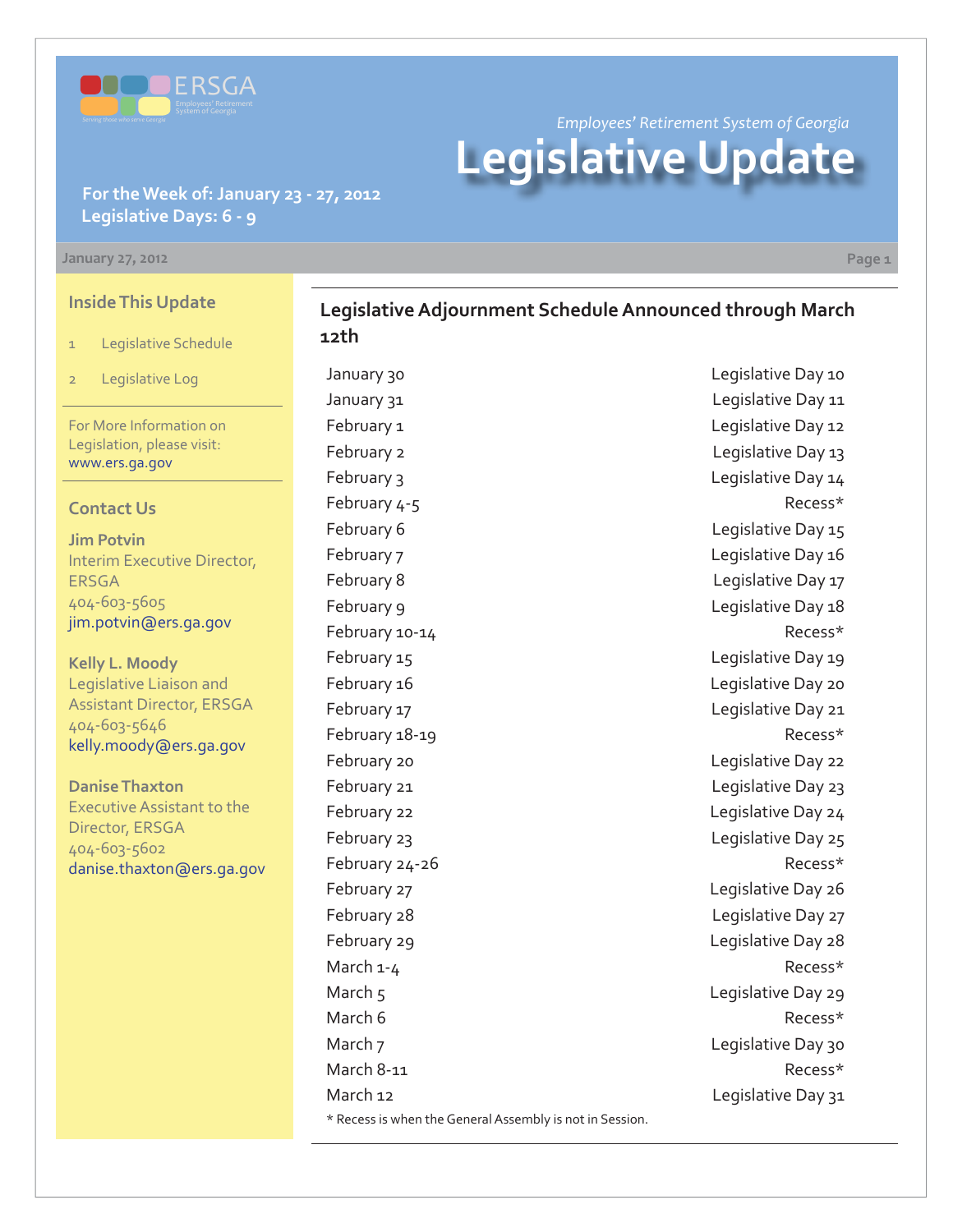## *Legislative Log*

### **Monday, January 23, 2012**

**HB 295 - Georgia State Employees Pension and Savings Plan; transfer of accrued benefit; provide**

This bill provides for transfers between the Georgia State Employees' Pension and Savings Plan (GSEPS) under the Employees' Retirement System (ERS) and the Teachers Retirement System (TRS) with retirement benefits being calculated on a pro-rated basis.

An individual could have nine years of TRS service and then transfers to the ERS (GSEPS) plan and lose the benefit they had under TRS. TRS is a 2% formula and ERS is now a 1% formula under GSEPS. This was an oversight when the new GSEPS plan was passed in 2008. This creates a windfall situation for some and a huge loss for others.

Under this legislation, if a non-vested GSEPS member of ERS transfers to TRS, the member would retain their 1% GSEPS ERS formula for the period they worked under ERS, and then would begin the 2% TRS formula once the transfer to TRS occurs.

If a non-vested member of TRS transfers to GSEPS under ERS, the member would retain their 2% TRS formula for the period they worked under TRS, and then would begin the 1% GSEPS ERS formula once the transfer to ERS occurs.

There is no cost to ERS for this legislation.

### **HB 295 was placed on the House Debate Calendar for 1/24/12.**

### **Tuesday, January 24, 2012**

## **HB 293 - Retirement bills; define a certain term**

This bill amends the definition of a fiscal retirement bill in the Public Retirement Systems Standards to include any bill or amendment which grants a public retirement system an insurable interest in active or retired members, or authorizes or directs a public retirement system to expend or obligate funds to purchase life insurances on its members. A bill of such nature will be required to go through the Retirement Committee.

### **HB 293 received a DO PASS from the Senate Retirement Committee.**

## **HB 295 - Georgia State Employees Pension and Savings Plan; transfer of accrued benefit; provide**

This bill provides for transfers between the Georgia State Employees' Pension and Savings Plan (GSEPS) under the Employees' Retirement System (ERS) and the Teachers Retirement System (TRS) with retirement benefits being calculated on a pro-rated basis.

An individual could have nine years of TRS service and then transfers to the ERS (GSEPS) plan and lose the benefit they had under TRS. TRS is a 2% formula and ERS is now a 1% formula under GSEPS. This was an oversight when the new GSEPS plan was passed in 2008. This creates a windfall situation for some and a huge loss for others.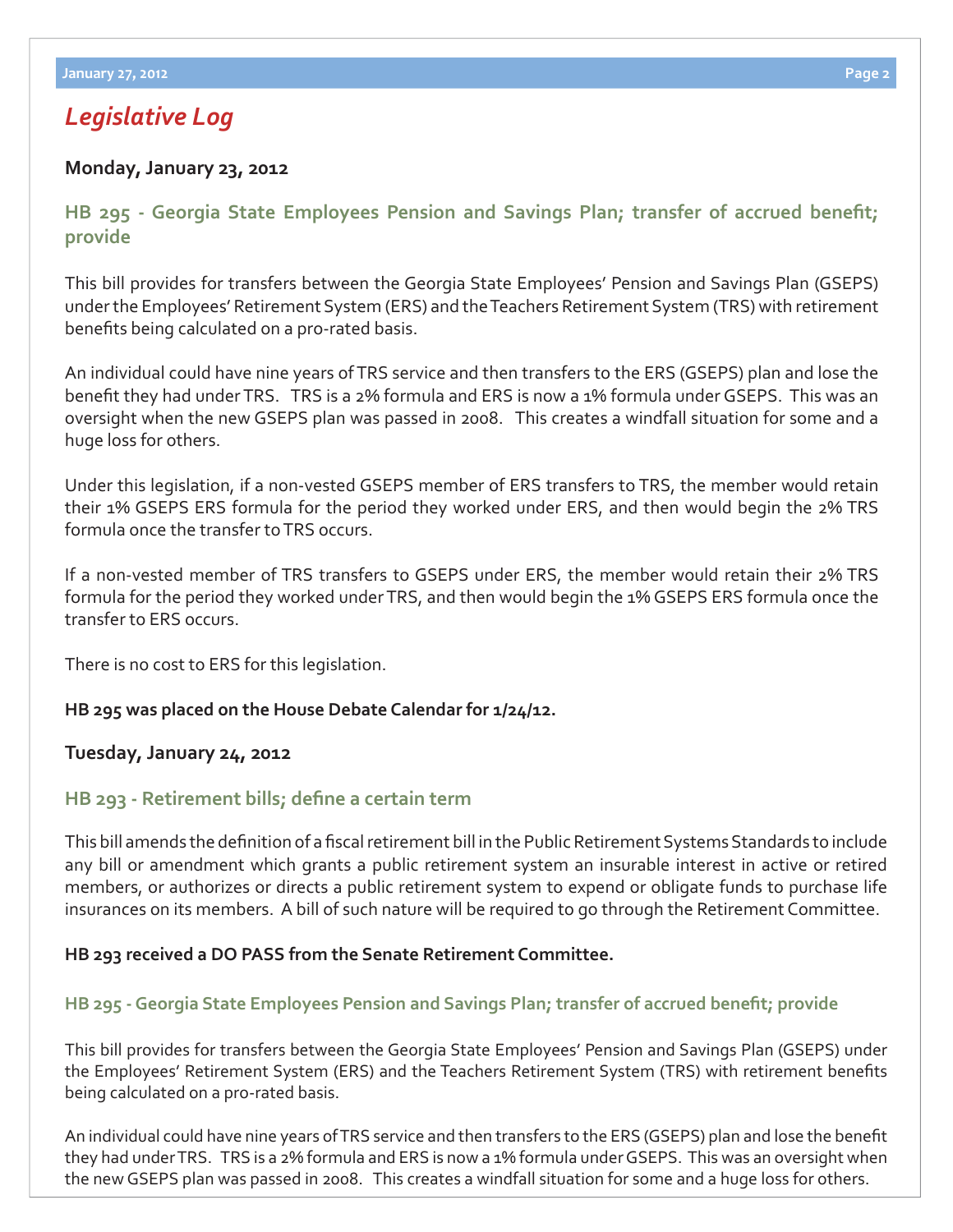# *Legislative Log (continued)*

Under this legislation, if a non-vested GSEPS member of ERS transfers to TRS, the member would retain their 1% GSEPS ERS formula for the period they worked under ERS, and then would begin the 2% TRS formula once the transfer to TRS occurs.

If a non-vested member of TRS transfers to GSEPS under ERS, the member would retain their 2% TRS formula for the period they worked under TRS, and then would begin the 1% GSEPS ERS formula once the transfer to ERS occurs.

There is no cost to ERS for this legislation.

#### **HB 295 received a DO PASS by the full House of Representatives.**

**[HB 297 - Retirement and pensions; public systems prohibited from expending funds for certain](http://www.legis.ga.gov/legislation/en-US/Display/20112012/HB/297)  purposes; provide**

This bill prevents any public retirement system from having an insurable interest in the system's active or retired members unless benefits are paid to a designated beneficiary or the member's estate.

### **HB 297 received a DO PASS from the Senate Retirement Committee.**

## **[HB 308 - Public retirement systems; duties of boards of trustees; provide](http://www.legis.ga.gov/legislation/en-US/Display/20112012/HB/308)**

Prior to July 1, 2010, boards of trustees of public retirement systems were subject to applicable provisions in Title 53 dealing with Common Law fiduciary duties. However, an oversight occurred when the statute was amended last session. This bill adds back the needed references concerning Common Law fiduciary duties for boards of trustees of public retirement systems.

### **HB 308 received a DO PASS from the Senate Retirement Committee.**

#### **Wednesday, January 25,2012**

### **[HB 542 - Employees' Retirement System of Georgia; transfer service credit; provide](http://www.legis.ga.gov/legislation/en-US/Display/20112012/HB/542)**

This bill allows a member of the Employees' Retirement System of Georgia (ERS) who was previously an active member of the Judicial Retirement System (JRS) to transfer JRS service to ERS by December 31, 2012.

If a member has withdrawn his/her employee contributions from JRS, the member must provide notice to the Board of Trustees requesting a transfer to ERS. At that time, the member must pay the Board the total of such contributions, with regular interest thereon, and employee and employer contributions from JRS will be transferred to ERS.

#### **HB 542 received a DO PASS by Committee Substitute from the House Retirement Committee.**